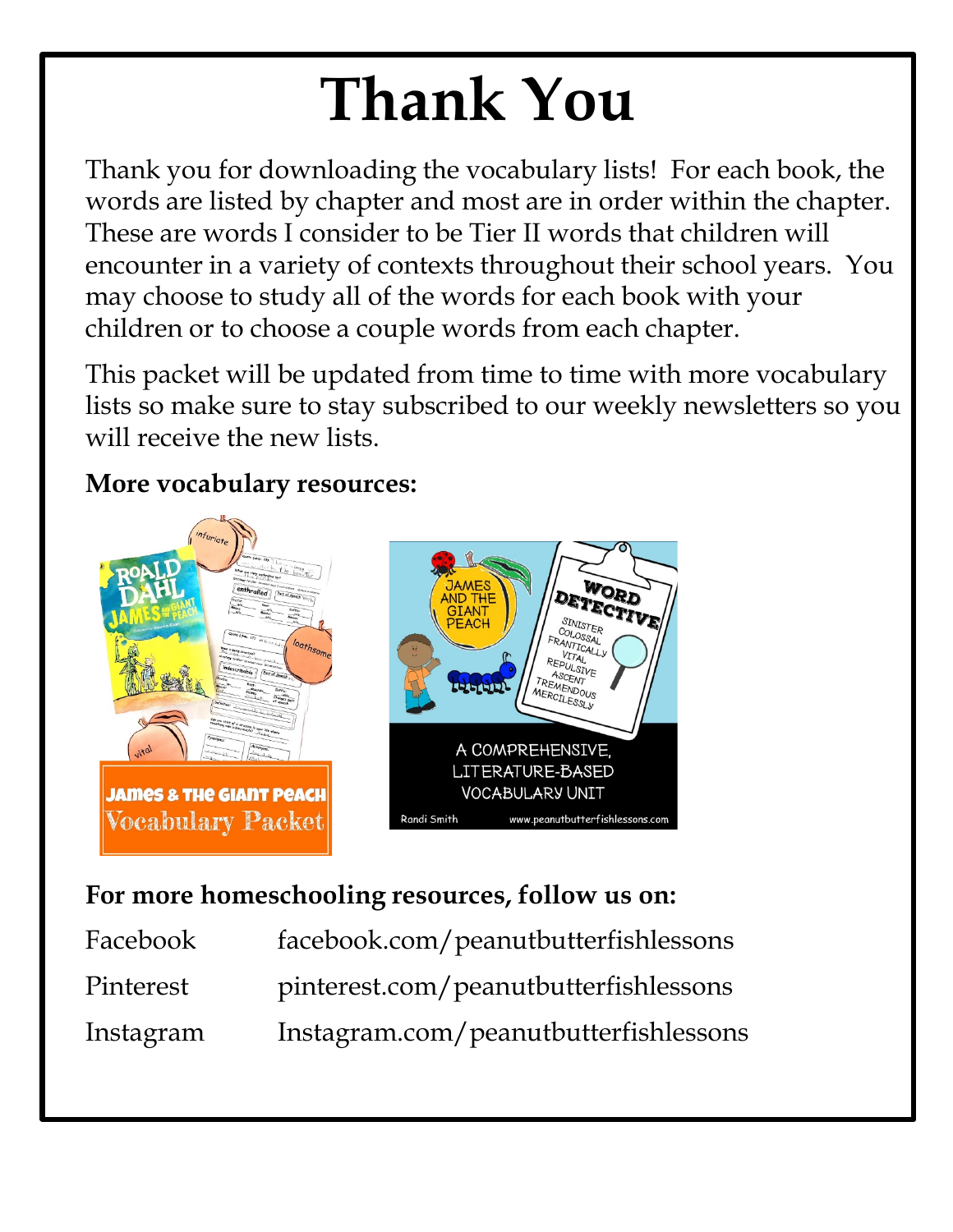### Charlotte's Web by: E.B. White

| <b>Chapter 1</b> | runt       | <b>Chapter 5</b> | blush         |
|------------------|------------|------------------|---------------|
|                  | sopping    |                  | thoroughly    |
|                  | injustice  |                  | objectionable |
|                  | wobbled    |                  | meekly        |
|                  | distribute |                  | salutations   |
|                  | blissful   |                  | detested      |
|                  |            |                  | inheritance   |
| <b>Chapter 2</b> | snout      |                  |               |
|                  | vanished   | <b>Chapter 6</b> | jubilee       |
|                  | appetite   |                  | hoist         |
|                  |            |                  | gratified     |
| <b>Chapter 3</b> | loft       |                  | cramped       |
|                  | manure     |                  | unremitting   |
|                  | trough     |                  | appalled      |
|                  | captivity  |                  | lair          |
|                  | lure       |                  |               |
|                  | reconsider | <b>Chapter 7</b> | loathe        |
|                  |            |                  | anesthetic    |
| <b>Chapter 4</b> | dejected   |                  | butcher       |
|                  | stealthily |                  |               |
|                  | crafty     | <b>Chapter 8</b> | vaguely       |
|                  | cunning    |                  | queerly       |
|                  |            |                  |               |
|                  |            |                  |               |
|                  |            |                  |               |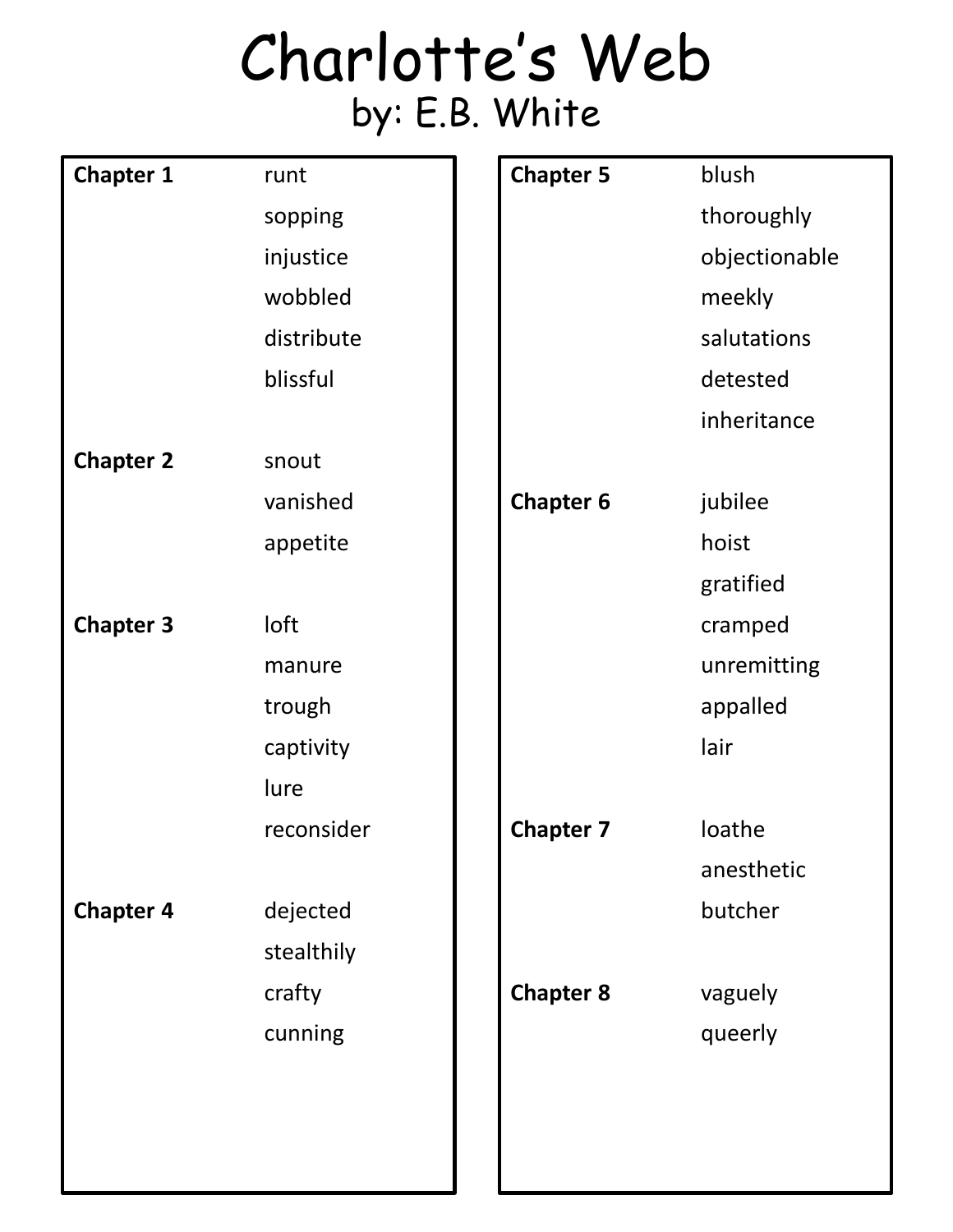# Charlotte's Web (cont.)

| <b>Chapter 9</b>  | hastily        | <b>Chapter 14</b> | sternly      |
|-------------------|----------------|-------------------|--------------|
|                   | oblige         |                   | fibs         |
|                   | advise         |                   | enchanting   |
|                   | summoning      |                   | incessant    |
|                   | sedentary      |                   |              |
|                   |                | <b>Chapter 15</b> | monotonous   |
| <b>Chapter 10</b> | gullible       |                   | reputation   |
|                   | affectionately |                   | modest       |
|                   | boasting       |                   | inconvenient |
|                   | unbearable     |                   | versatile    |
|                   | descended      |                   |              |
|                   |                | <b>Chapter 16</b> | loot         |
|                   |                |                   | discarded    |
| <b>Chapter 11</b> | veil           |                   | foul         |
|                   | miracle        |                   |              |
|                   | neglected      | <b>Chapter 17</b> | ascended     |
|                   |                |                   | unattractive |
| <b>Chapter 12</b> | idiosyncrasy   |                   | wearily      |
|                   | praising       |                   |              |
|                   | particle       | <b>Chapter 18</b> | refreshed    |
|                   | assembled      |                   | humble       |
|                   | quivered       |                   |              |
|                   | gruffly        | <b>Chapter 19</b> | languishing  |
|                   | adjourned      |                   | marveling    |
|                   |                |                   | hoarsely     |
| <b>Chapter 13</b> | journeyed      |                   | gorge        |
|                   | radiant        |                   | indigestion  |
|                   | budge          |                   | hankering    |
|                   |                |                   | rejoiced     |
|                   |                |                   | commotion    |
|                   |                |                   |              |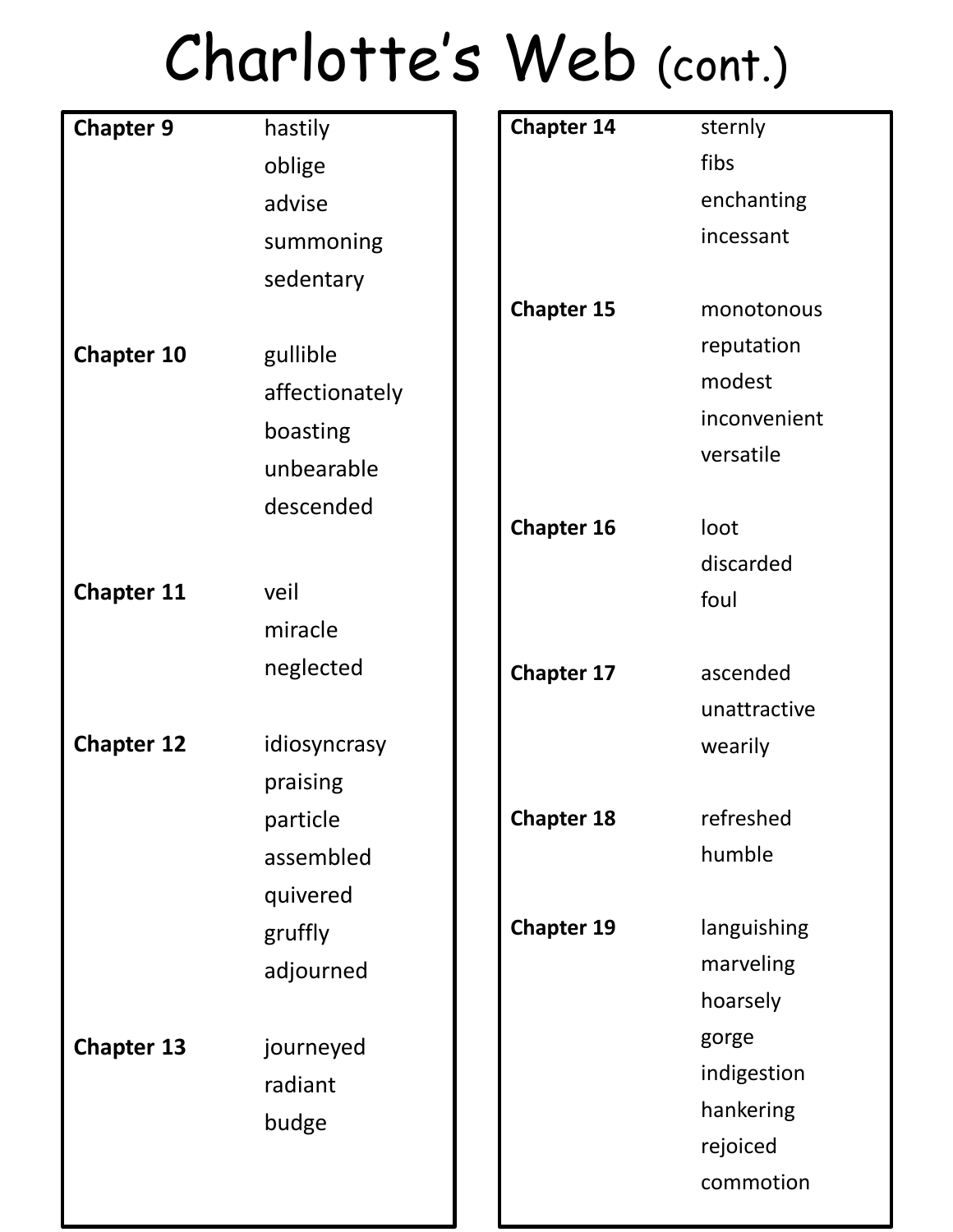## Charlotte's Web (cont.)

| <b>Chapter 20</b> | proceed       |  |  |  |
|-------------------|---------------|--|--|--|
|                   | triumph       |  |  |  |
|                   | distinguished |  |  |  |
|                   | fame          |  |  |  |
|                   | unique        |  |  |  |
|                   | phenomenon    |  |  |  |
|                   | magnificent   |  |  |  |
|                   | relief        |  |  |  |
|                   | ails          |  |  |  |
|                   |               |  |  |  |
| <b>Chapter 21</b> | assured       |  |  |  |
|                   | sorrow        |  |  |  |
|                   | sentiments    |  |  |  |
|                   | desolation    |  |  |  |
|                   | deserted      |  |  |  |
|                   | forlorn       |  |  |  |
| <b>Chapter 22</b> | frantic       |  |  |  |
|                   | aeronauts     |  |  |  |
|                   | hallowed      |  |  |  |
|                   | tranquil      |  |  |  |
|                   |               |  |  |  |
|                   |               |  |  |  |
|                   |               |  |  |  |
|                   |               |  |  |  |
|                   |               |  |  |  |
|                   |               |  |  |  |
|                   |               |  |  |  |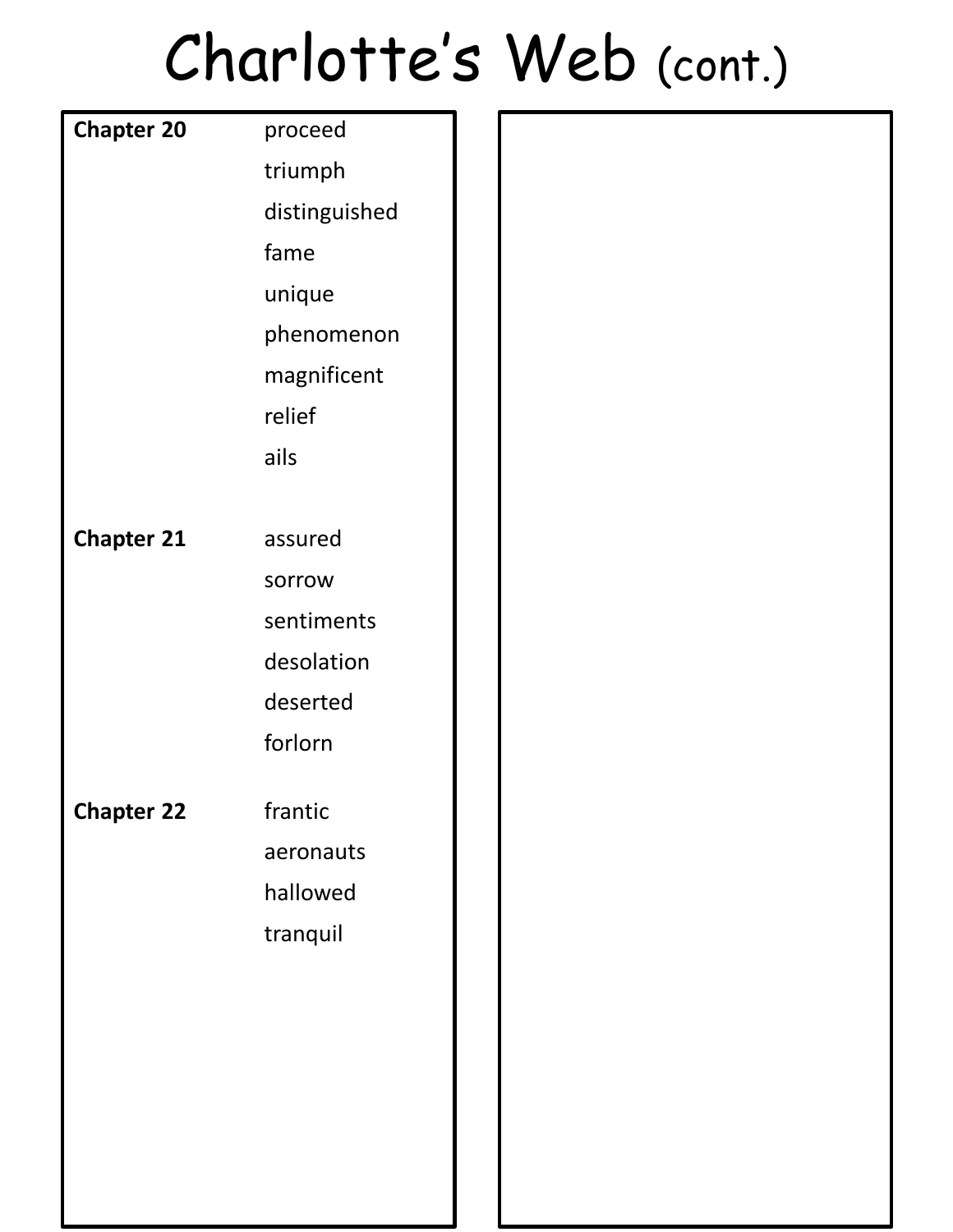### James and the Giant Peach by: Roald Dahl

| <b>Chapter 1</b>  | ramshackle  | <b>Chapter 11</b> | famished      |
|-------------------|-------------|-------------------|---------------|
|                   | desolate    |                   |               |
|                   |             | <b>Chapter 12</b> | marvelous     |
| <b>Chapter 2</b>  | overwhelmed |                   | colossal      |
|                   | peculiar    |                   |               |
|                   |             | <b>Chapter 13</b> | amble         |
| <b>Chapter 3</b>  | hobbled     |                   |               |
|                   |             | <b>Chapter 14</b> | repulsive     |
| <b>Chapter 4</b>  | N/A         |                   | lurching      |
|                   |             |                   | insidiously   |
| <b>Chapter 5</b>  | frantically |                   |               |
|                   | precious    | <b>Chapter 15</b> | gape          |
|                   |             |                   |               |
| <b>Chapter 6</b>  | blossom     | <b>Chapter 16</b> | serenely      |
|                   |             |                   | seething      |
| <b>Chapter 7</b>  | mammoth     |                   |               |
|                   | spellbound  | <b>Chapter 17</b> | indescribable |
|                   | brilliant   |                   | chaos         |
|                   |             |                   |               |
| <b>Chapter 8</b>  | marvel      | <b>Chapter 18</b> | realize       |
|                   | crafty      |                   | deck          |
|                   |             |                   |               |
| <b>Chapter 9</b>  | N/A         | <b>Chapter 19</b> | pandemonium   |
|                   |             |                   |               |
| <b>Chapter 10</b> | murky       |                   |               |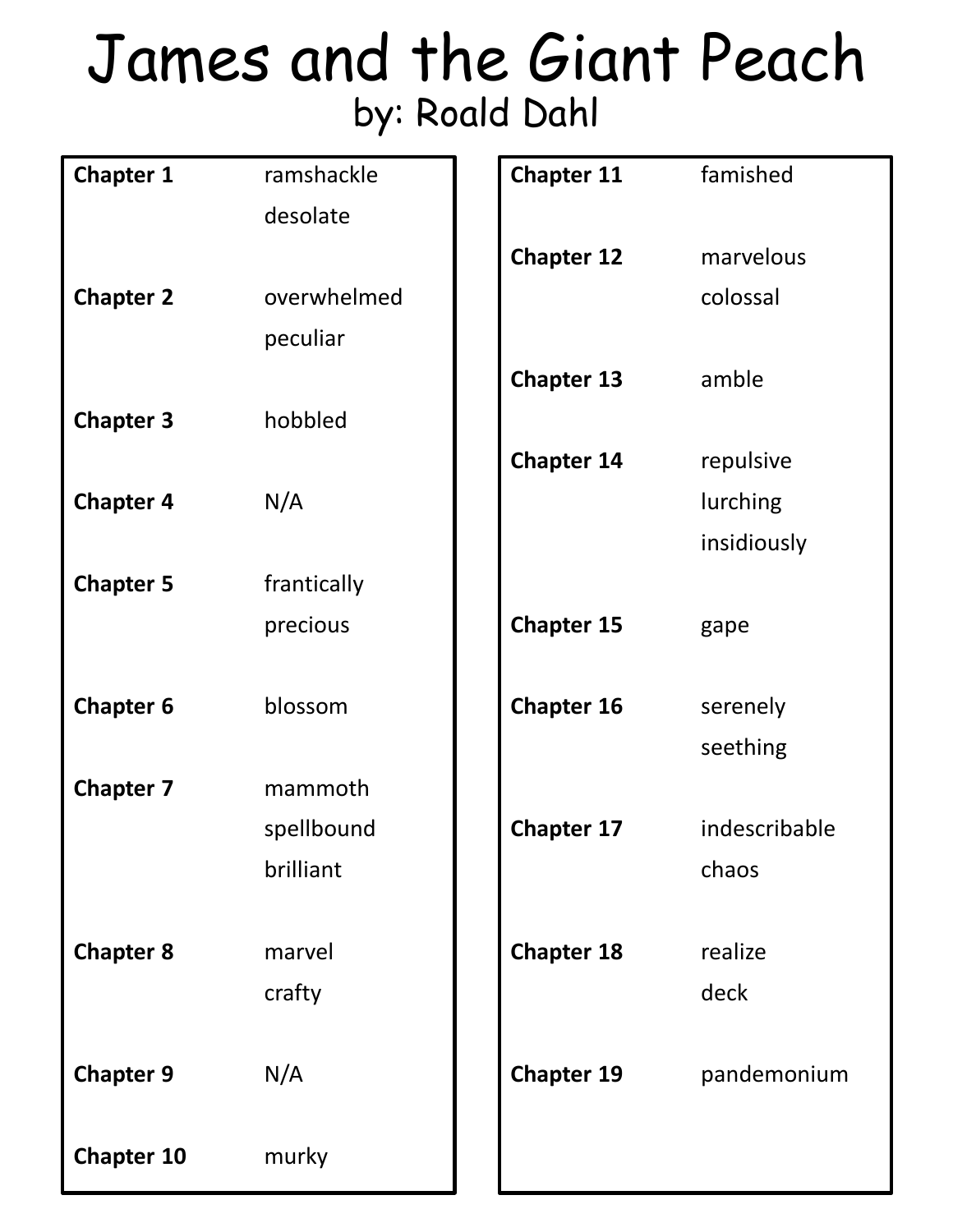### James and the Giant Peach (cont.)

| <b>Chapter 20</b> | martyr        | <b>Chapter 29</b> | detest      |
|-------------------|---------------|-------------------|-------------|
|                   |               |                   |             |
|                   |               |                   |             |
| <b>Chapter 21</b> | N/A           | <b>Chapter 30</b> | deluge      |
|                   |               |                   |             |
| <b>Chapter 22</b> | majestically  | <b>Chapter 31</b> | sinister    |
|                   |               |                   |             |
| <b>Chapter 23</b> | literally     |                   | toboggans   |
|                   |               |                   |             |
|                   | ascent        | <b>Chapter 32</b> | N/A         |
|                   |               |                   |             |
| <b>Chapter 24</b> | encore        | <b>Chapter 33</b> | smithereens |
|                   | inferior      |                   |             |
|                   |               |                   |             |
|                   |               | <b>Chapter 34</b> | N/A         |
| <b>Chapter 25</b> | extraordinary |                   |             |
|                   | essential     | <b>Chapter 35</b> | plummet     |
|                   | vital         |                   | stupor      |
|                   |               |                   |             |
| <b>Chapter 26</b> | N/A           |                   |             |
|                   |               | <b>Chapter 36</b> | N/A         |
| <b>Chapter 27</b> | menacing      |                   |             |
|                   |               | <b>Chapter 37</b> | commotion   |
|                   | loathsome     |                   | giddy       |
|                   | infuriate     |                   |             |
|                   | cease         |                   |             |
|                   |               | <b>Chapter 38</b> | flabbergast |
| <b>Chapter 28</b> | enthralled    |                   | procession  |
|                   |               |                   |             |
|                   | tremendous    | <b>Chapter 39</b> | elegant     |
|                   | malevolently  |                   |             |
|                   | mercilessly   |                   |             |
|                   |               |                   |             |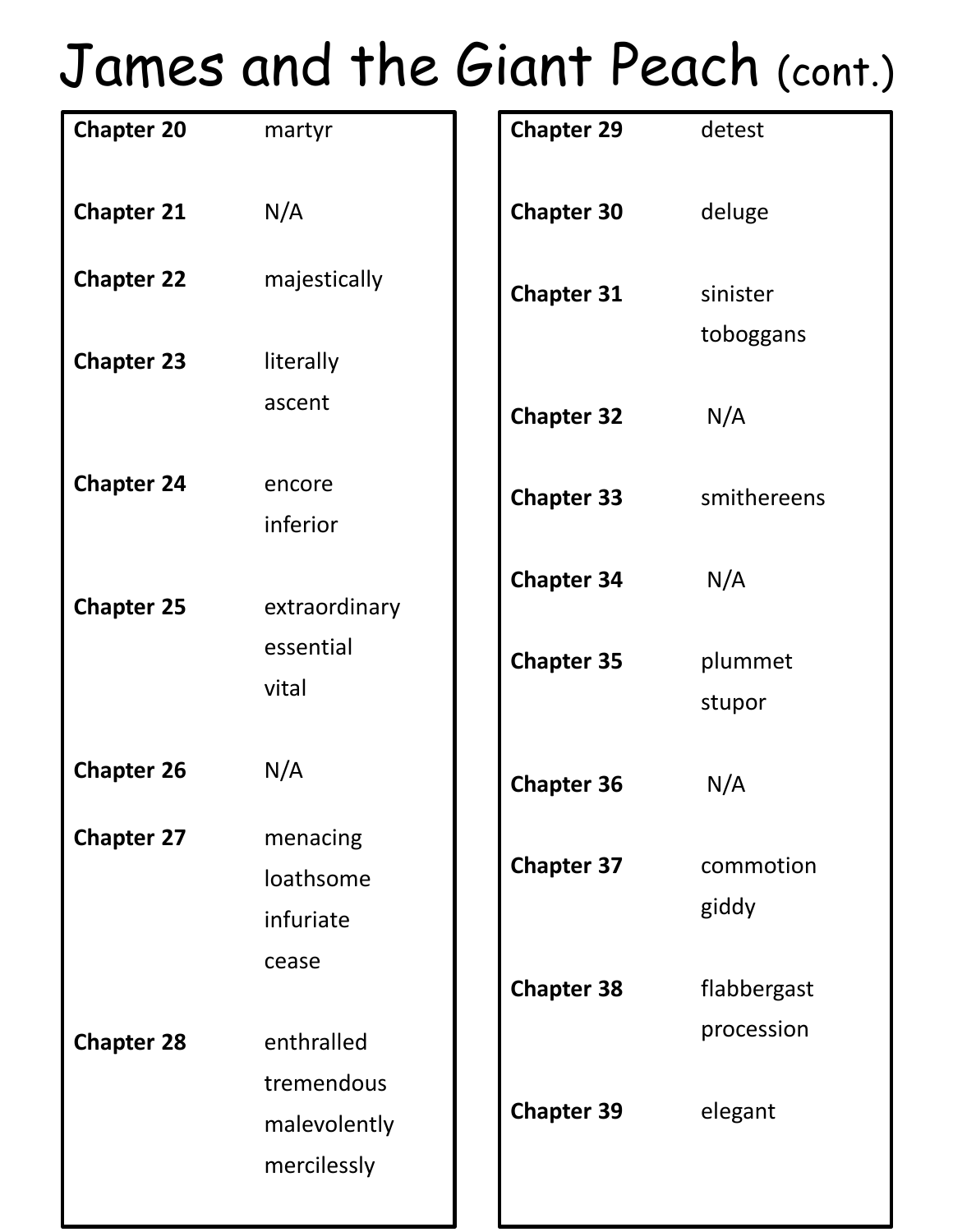### The Borrowers by: Mary Norton

| <b>Chapter 1</b> | rustling       | <b>Chapter 7</b>  | methodically    |
|------------------|----------------|-------------------|-----------------|
|                  | conceited      |                   |                 |
|                  | unruly         |                   |                 |
|                  |                | <b>Chapter 8</b>  | nonplused       |
| <b>Chapter 2</b> | ill-temperedly |                   |                 |
|                  | bustle         | <b>Chapter 9</b>  | bilingual       |
|                  | ignorant       |                   | submerge        |
|                  | cross          |                   |                 |
|                  |                |                   |                 |
| <b>Chapter 3</b> | haggard        | <b>Chapter 10</b> | exploits        |
|                  | heathen        |                   | impatiently     |
|                  |                |                   | deliberately    |
| <b>Chapter 4</b> | swivel         |                   | urgently        |
|                  | briskly        |                   |                 |
|                  | mechanically   | <b>Chapter 11</b> | burnished       |
|                  | emigrate       |                   |                 |
|                  | solemnly       |                   |                 |
|                  |                | <b>Chapter 12</b> | variegated      |
| <b>Chapter 5</b> | falter         |                   | self-sufficient |
|                  | contrite       |                   |                 |
| <b>Chapter 6</b> | ponderously    | <b>Chapter 13</b> | droning         |
|                  | dismayed       |                   | dreadful        |
|                  | venture        |                   |                 |
|                  | astounded      | <b>Chapter 14</b> | suppressed      |
|                  | ecstatic       |                   | solemnity       |
|                  | glumly         |                   |                 |
|                  | hankering      |                   |                 |
|                  |                |                   |                 |
|                  |                |                   |                 |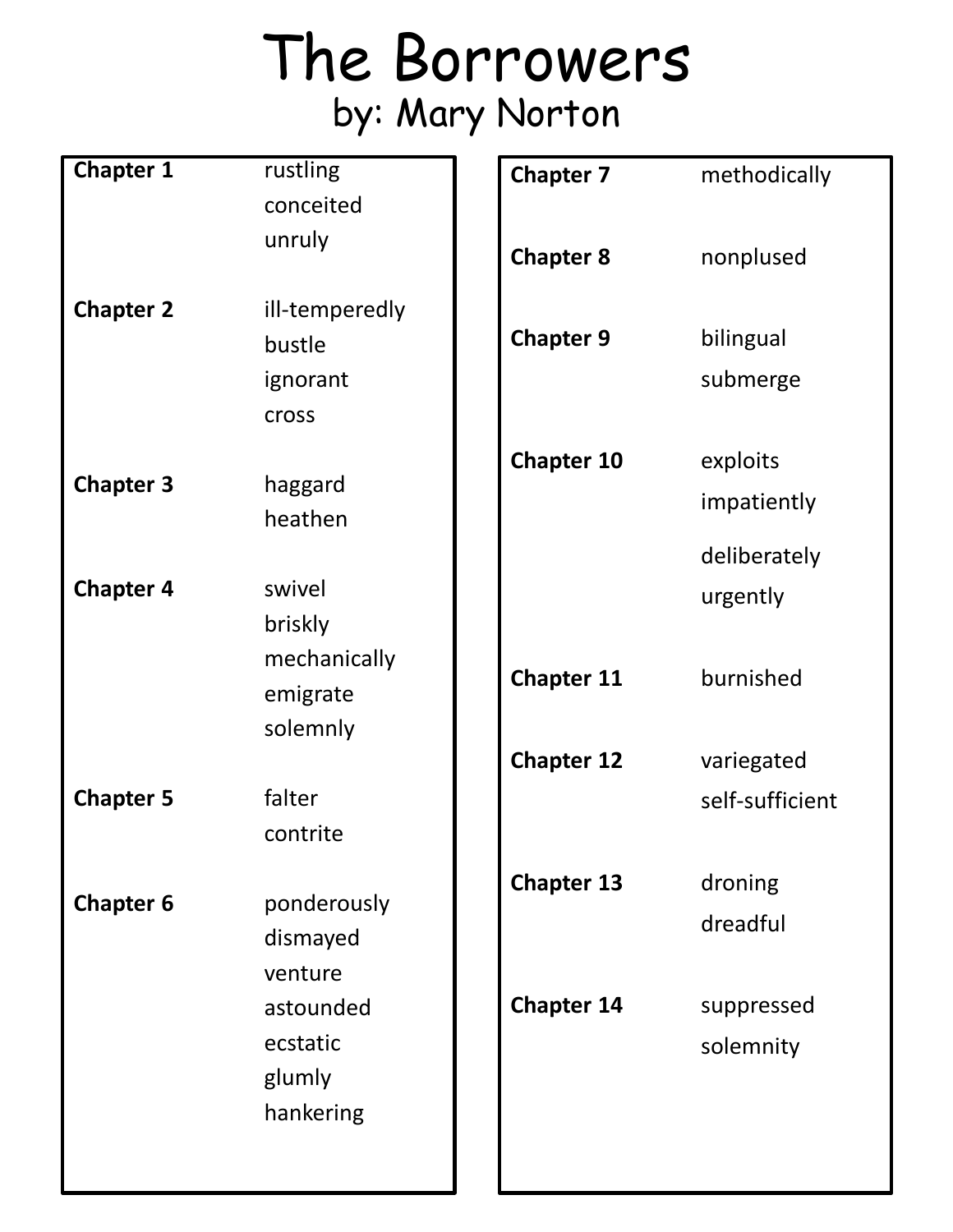# The Borrowers (cont.)

| <b>Chapter 15</b> | turmoil       | <b>Chapter 20:</b> | destitute |
|-------------------|---------------|--------------------|-----------|
|                   | flinch        |                    | concede   |
|                   | presumably    |                    |           |
|                   | placatingly   |                    |           |
|                   | vigorously    |                    |           |
|                   |               |                    |           |
| <b>Chapter 16</b> | accustomed    |                    |           |
|                   | disheveled    |                    |           |
|                   | transformed   |                    |           |
|                   | discarded     |                    |           |
|                   | exulting      |                    |           |
|                   | fervently     |                    |           |
| <b>Chapter 17</b> | menace        |                    |           |
|                   | roused        |                    |           |
|                   | partition     |                    |           |
|                   |               |                    |           |
| <b>Chapter 18</b> | assent        |                    |           |
|                   | glistened     |                    |           |
|                   | appeased      |                    |           |
|                   | malicious     |                    |           |
|                   | vicious       |                    |           |
| <b>Chapter 19</b> | absently      |                    |           |
|                   | rendered      |                    |           |
|                   | hastily       |                    |           |
|                   | mirth         |                    |           |
|                   | imperceptibly |                    |           |
|                   |               |                    |           |
|                   |               |                    |           |

J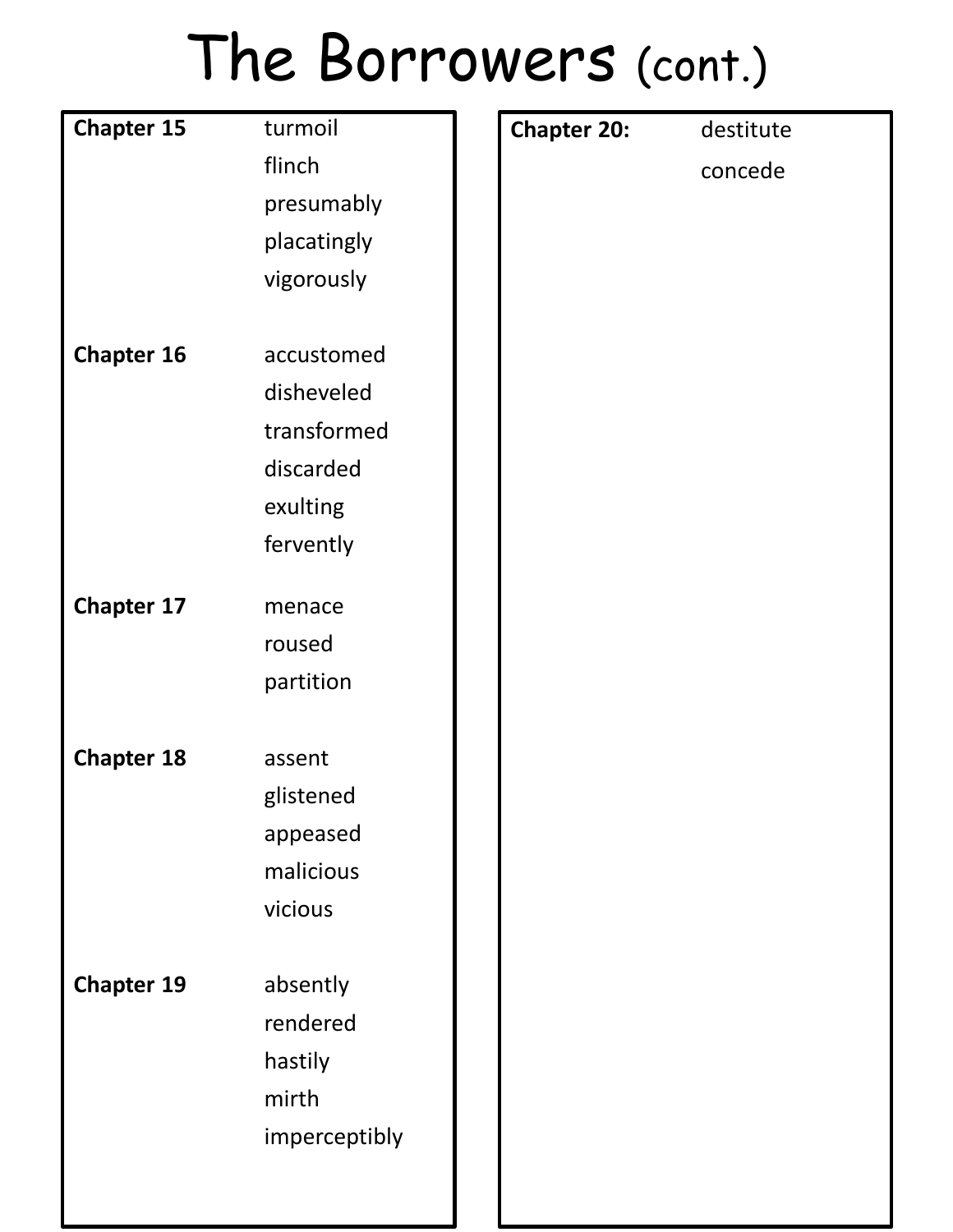### The Indian in the Cupboard by: Lynne Reid Banks

| <b>Chapter 1</b> | petrified     | <b>Chapter 5</b> | tourniquet    |
|------------------|---------------|------------------|---------------|
|                  | coherent      |                  | forlornly     |
|                  | absurd        |                  | bridle        |
|                  | vast          |                  | halter        |
|                  | baffle        |                  | trance        |
|                  | intricate     |                  |               |
|                  |               | <b>Chapter 6</b> | peevishly     |
| <b>Chapter 2</b> | astonished    |                  | dawdling      |
|                  | unwarily      |                  |               |
|                  | appalled      |                  | intently      |
|                  | coaxed        |                  | bewilderment  |
|                  | crestfallen   |                  | terror        |
|                  | haughtily     |                  | dignity       |
|                  |               |                  |               |
| <b>Chapter 3</b> | measureless   | <b>Chapter 7</b> | compromised   |
|                  | wrenched      |                  | debated       |
|                  | superstitious |                  | automatically |
|                  | seething      |                  | gape          |
|                  | rummage       |                  | uncanny       |
|                  | hypnotize     |                  | incredulous   |
|                  |               |                  |               |
| <b>Chapter 4</b> | escarpment    | <b>Chapter 8</b> | mulish        |
|                  | scuttling     |                  | disentangled  |
|                  | peril         |                  | spellbound    |
|                  | reluctant     |                  | frantically   |
|                  | foreboding    |                  |               |
|                  | disinfectant  |                  | penetrated    |
|                  |               |                  | ravenously    |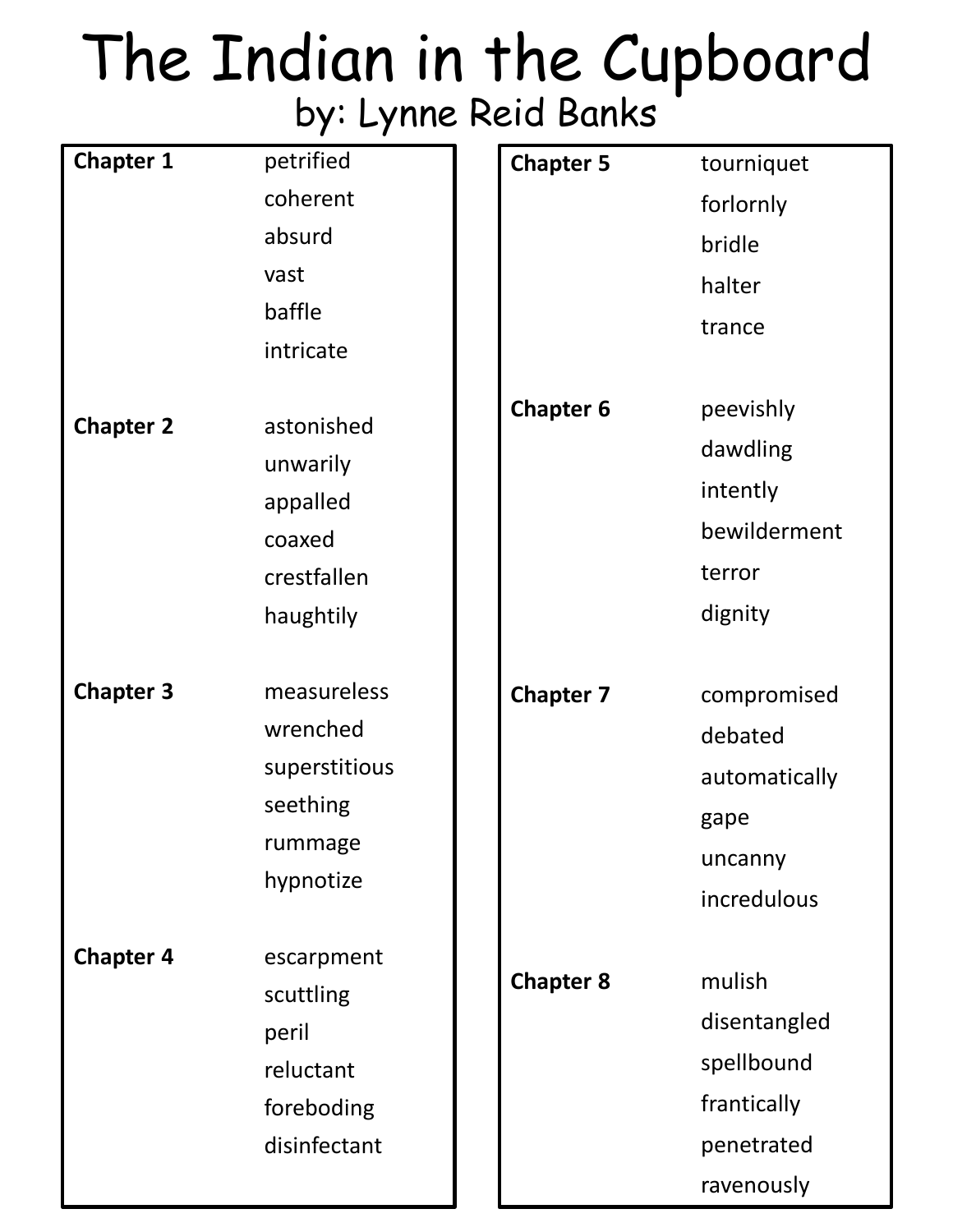### The Indian in the Cupboard (cont.)

| <b>Chapter 9</b>  | deliberately  | <b>Chapter 13</b> | tottered       |
|-------------------|---------------|-------------------|----------------|
|                   | hallucination |                   | flummoxed      |
|                   | frenzied      |                   | enthralled     |
|                   | infuriate     |                   | craning        |
|                   |               |                   | clamor         |
|                   | scornfully    |                   |                |
|                   | tempt         |                   | vouch          |
| <b>Chapter 10</b> | truce         | <b>Chapter 14</b> | shambles       |
|                   | clamber       |                   | sheepish       |
|                   | sidle         |                   | myriad         |
|                   | savage        |                   | systematically |
|                   | nonplused     |                   | sieve          |
|                   | pummel        |                   | transfixed     |
|                   |               |                   | tauntingly     |
| <b>Chapter 11</b> | gingerly      |                   | chasm          |
|                   | grimace       |                   | envy           |
|                   | contrary      |                   | sullenly       |
|                   | gleaming      |                   |                |
|                   | apprehension  | <b>Chapter 15</b> | lopsided       |
|                   | drastic       |                   | dismay         |
|                   |               |                   | despairingly   |
| <b>Chapter 12</b> | stealthily    |                   | aghast         |
|                   | gesticulating |                   | vulnerable     |
|                   | stout         |                   |                |
|                   | sulkily       |                   | reckless       |
|                   | retorted      |                   |                |
|                   | rigid         | <b>Chapter 16</b> | unpredictable  |
|                   |               |                   | relapse        |
|                   |               |                   |                |